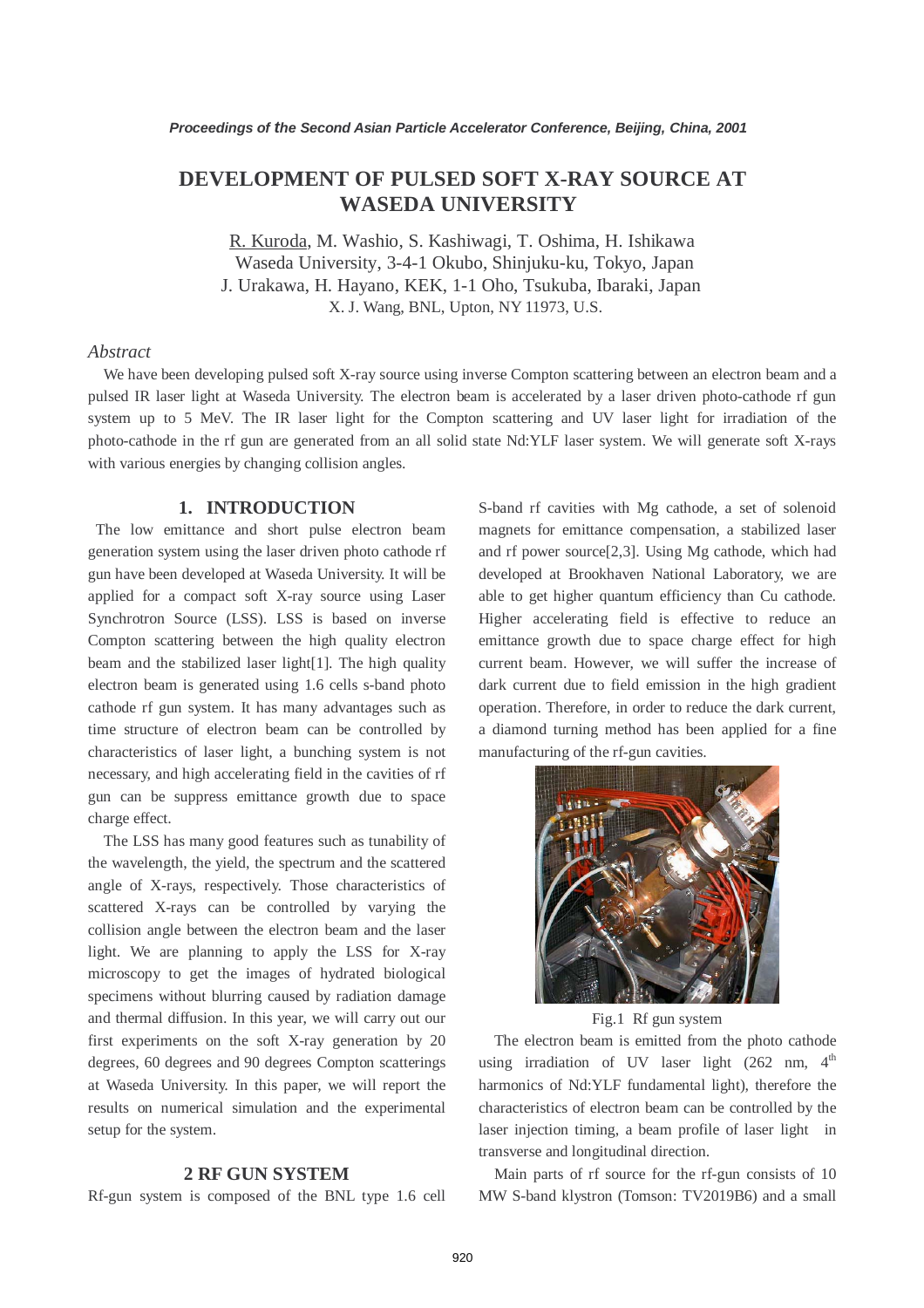pulse modulator (Nissin Electric Co., Ltd.). The pulse modulator has good stability and flatness of the output pulse. The amplitude jitter of klystron voltage was about 0.38 % (p-p) for 20000 pulses and the pulse flatness was  $0.25\%$  (within > 1.5 µs pulse flat-top).

On the other hand, we have started the simulation work using MAGIC code and PARMELA for the BNL type s-band rf-gun to find good operation parameters, such as setting of solenoid magnet system, laser injection phase and so on. From these simulations, we found that transverse emittance growth due to the electric field in radial direction could not be neglected in the case of high gradient acceleration. More careful analysis taking account of slice emittance to clarify the relation between the transverse emittance growth and the strength of accelerating field is necessary.

#### **3. LASER SYSTEM**

 All solid state picosecond Nd:YLF laser system (PULRISE-V), which was developed by SHI (Sumitomo Heavy Industries, ltd.), is used for the irradiation of cathode of rf-gun system and X-ray generation and pulse radiolysis experiment.

The laser system has an active timing and intensity stabilization systems against a temperature change and timing jitter from a reference rf signal. Fluctuation of air and vibrations of mirrors on the laser optical path affects the laser intensity and spatial profile on the cathode, so that the laser system is put inside the irradiation room for achieving short optical path length from the main body of the laser to the cathode of rf gun. Such the location, an electromagnetic noise and radiation may influence the laser system to increase timing and amplitude jitters. Therefore, the timing and amplitude fluctuation between a seed laser and the reference rf signal had been investigated using time domain demodulation technique. As the result of the measurement, the timing fluctuation between the seed laser and reference signal was less than 1 ps with timing stabilization system, therefore the electromagnetic noise and radiation had given no effect to timing stability. So that we can achieve the small timing jitter between the laser light and electron beam down to sub-picosecond time region. It is sufficiently small timing fluctuation for the X-ray generation and the pulse radiolysis experiment under the picosecond time resolution. On the other hand, the laser intensity was fluctuated through certain damage onto a pumping laser

diode. By putting electromagnetic and radiation shielding around the laser body, it is possible to operate the laser system under the good intensity and pointing stabilities.

## **4. SOFT X-RAY GENERATION**

Soft X-rays having different energy spectrum are very useful for biological observation, because wavelength dependence of absorption coefficients is different in each element in the biomolecules. We can observe only a certain element by taking the difference of two images, which are observed using two different wavelength of the soft X-ray. K-shell absorption edges of Oxygen, Carbon and Nitrogen, which mainly constitute of a living body, are 2.322 nm, 4.368nm and 3.099 nm, respectively. Those absorption edges are included in the range of "water window". Since the absorption coefficient of water is much smaller than protein's absorption coefficient in this range of "water window", a dehydration of the specimens is not necessary.



Fig. 2 Optical switching system for inverse Compton scattering

The interaction chamber for the laser Compton scattering experiment is designed to change the crossing angle between laser light and electron beam. Three crossing angles, for example 20, 60 and 90 degrees, can be selected to generate X-rays having different energy spectrum[4]. Laser optical path at each injection angle to the interaction chamber is selected using a combination pockels cells and polarizer as shown in Fig. 2.

The 4 mJ, 10 ps (FWHM) pulsed Nd:YLF (IR:1047nm) laser beam is introduced through the window and focused at the center of the chamber. After interaction, laser beam go through from the opposite window. A dipole magnet separates the electron beam and the scattered soft X-ray after the interaction point. The timing jitter between the Nd:YLF laser and electron